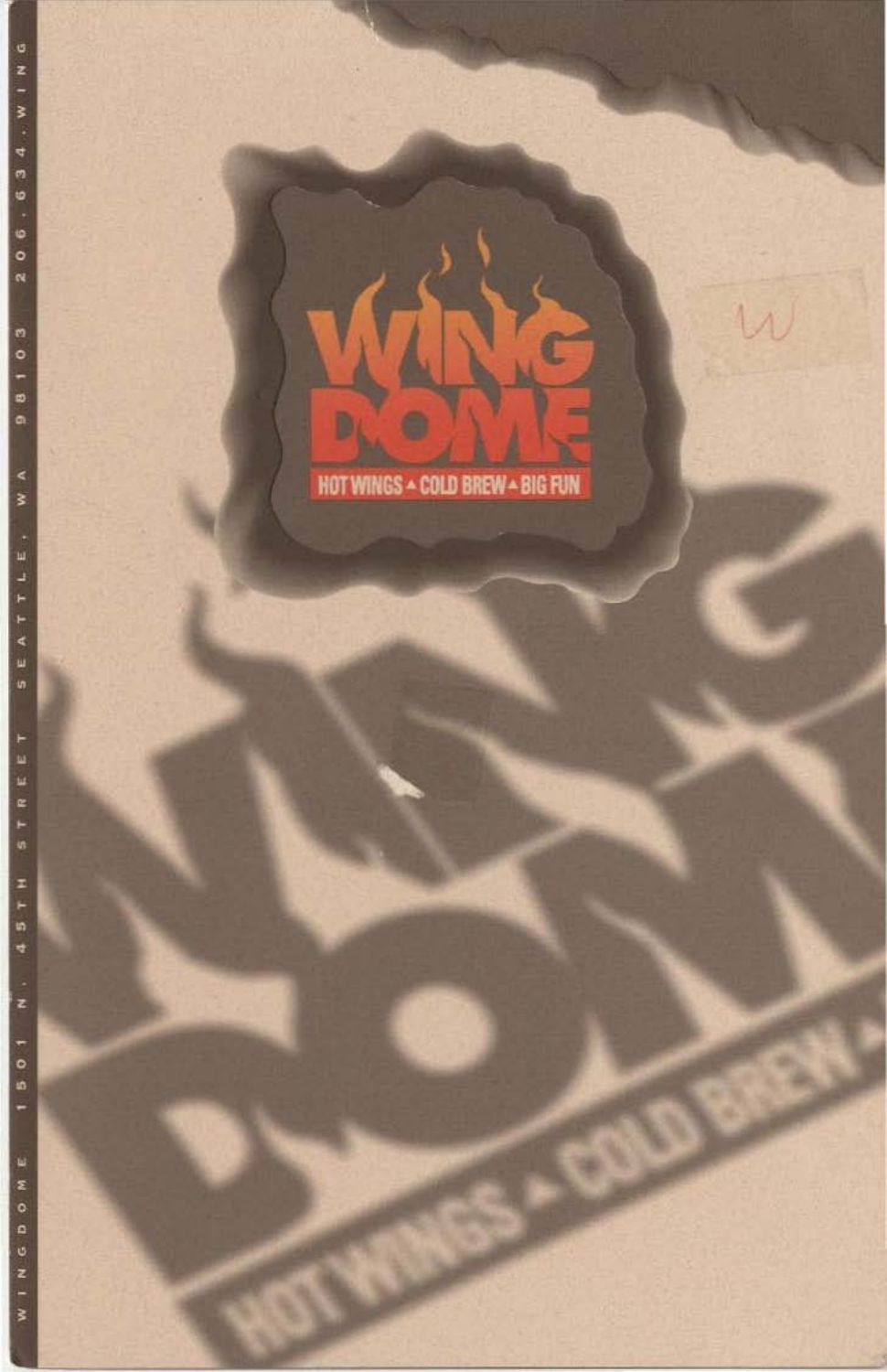# **KINDLE YOUR APPETITE WITH OUR MOUTH-WATERING APPETIZERS.**

### **HOT SHOTS**

Belicious jalepenos stuffed with cheddar cheese. Served with ranch dressing and plenty of water to cool the burn.  $$5.35$ 

**PYRO PEPPERS** Hot and tasty jalepeno peppers that pack a killer punch. 25c each.

#### **DIPSTICKS**

Real mozzarella cheese beer battered and deep fried. Served with a marinara sauce or your favorite wing sauce,<br>this dish is a real dip. \$4.95

### **NUCLEAR NACHOS**

Crisp nacho chips served with beef chili, spicy cheddar cheese sauce, lettuce, tomatoes, jalepenos, sour cream and salsa on the side. One bite of these and you'll be looking for a fallout shelter. \$5.35

# **FLAMIN' FRIES**

Large fries covered in cheddar cheese sauce and spicy beef chili. You won't find potatoes like these in Idaho. \$3.15 Plain fries \$1.75

**RINGS OF FIRE** Freshly-made, spicy onion rings. They're onion rings with zing. \$3.55

![](_page_1_Picture_11.jpeg)

Welcome to WINGDOME, you're in for one

dining experience, we're here to serve YOU

in EVERY way with unbeatably

delicious HOT WINGS, hit-the-spot beverages

and, of course,

a BLAZIN' good time.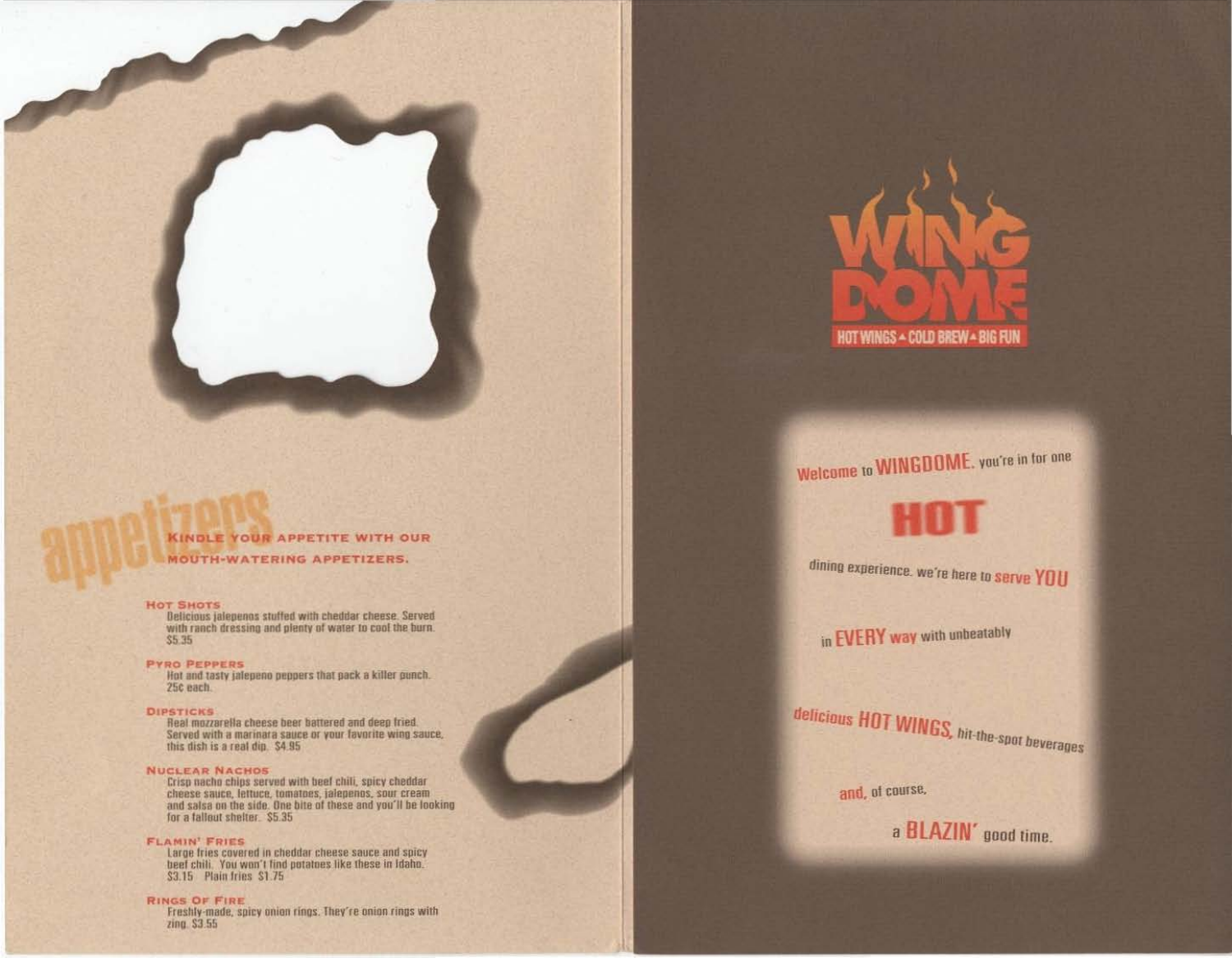## **SINK YOUR TEETH INTO THE HOTTEST BURGERS GOING**

- INSPIRED BY MRS. O'LEARY'S COW.

Even firemen can't resist our burgers made of 1/3 pound of freshly ground certified angus beef and served on a fresh roll with fries. All burgers come with lettuce, tomato, onion and ialepeno mayonnaise for a little extra spice, \$5.95

Build your own burger with the following:

 $\bullet$  Bacon / 50 $\circ$ · Jalenenos / 50c · Cheese / 50c

· Spicy Chili / 50c · Fresh Mushrooms / 58c

· Your Favorite Wing Sauce / 25c

(Cheddar or Pepperiack)

## **WARNING: THESE GREENS ARE RED HOT.**

#### **CAESAR'S WINGS**

Crisp Romaine lettuce topped with garlicy Caesar dressing, croutons, and Parmesean cheese. Served with Big Cheese Wings. Even Brutus would love this salad. \$6.95 Without wings, \$4.95

# **STOP, DROP AND ROLL SALAD**

Flame Throwin' Wings paired with Iceberg lettuce, chopped celery and blue cheese dressing. This ain't rabbit food. \$4.15 Without wings \$2.85

Fried chow mein noodles mixed with shredded lettuce and sesame seeds. Served with Kamikaze Wings. It'll take your tastebuds to the Orient. \$4.15 Without wings \$2.85

COOL DOWN WITH OUR IRRESISTIBLE FIRE **EXTINGUISHERS, ASK YOUR SERVER ABOUT** THE ICE CREAM TREATS OF THE DAY.

# DOUSE THE FIRES OF A WINGDOME MEAL. ORDER A TALL GLASS, YOU'LL NEED IT.

# **DRAFT BEER**

| Domestics           | <b>\$2.0</b> |  |
|---------------------|--------------|--|
| Micros              | \$2.7        |  |
| <b>SOTTLED BEER</b> |              |  |

| <b>Domestics</b> |  |
|------------------|--|
|                  |  |
| <b>Imports</b>   |  |
| <b>MICFOS</b>    |  |

**BOTTLE** \$12.25 \$13.75 \$16.75

**PITCHER** 

S6.75 SB 75

**BUCKET (B beers)** 

WINE By the glass only. Chardonnay and Merlot. \$2.75

**\$2.25** 

\$2.50

\$2.95

**GLASS** 

**SOFT DRINKS** Pepsi, Diet Pepsi, 7up. \$1.00

LEMONADE \$1.50

**COFFEE** Regular, Decaffeinated, \$1.00

THE EXPLOSIVE TASTE OF OUR WINGS WILL KNOCK YOU OFF YOUR FEET. ALL OF OUR WINGS ARE SERVED WITH BLUE CHEESE DRESSING AND CELERY.

## **FLAME THROWIN' WINGS**

Traditional Spicy wings made from our famous recipe. Choose from the following 5 sauces sure to make your mouth water for more:

· 1 Alarm • 2 Alarm  $•$  3 Alarm

 $• 4$  Alarm · 5 Alarm

![](_page_2_Picture_31.jpeg)

• 100 Wings 30.95

**WINGS FOR REAL CHICKENS** A taste for those of you just warming up to hot wings.

> • 10 Wings \$4.95 • 25 Wings \$9.95 • 50 Wings \$17.95

• 75 Wings \$24.95 • 100 Wings 30.95

• 75 Wings \$24.95

**BLAZIN' BAYOU WINGS** Wings covered in a scrumptious blend of Cajun and Honey Mustard **SAUCES** 

#### **KAMIKAZE WINGS**

Wings marinated in delicious Terivaki sauce. The best Far East wings on the Far West Coast.

#### **ONE-TWO PUNCH WINGS**

Wings basted with a sweet honey sauce made with just a touch of partic for a kick.

**OLD WEST WINGS** Wings topped with a tangy, country-style BBO Sauce, Yahoo!

**BIG CHEESE WINGS** Grilled wings seasoned with a zesty blend of creamy Parmesean cheese and tangy Dijon Mustard.

**RASTA WINGS** Wings dipped in a scrumptious Jamaican-style sauce. Don't be afraid to take the plunge.

**SPECIALTY WINGS ARE SERVED IN THE FOLLOWING QUANTITIES:** 

|  | $\bullet$ 10 Wings \$5.25  |  |
|--|----------------------------|--|
|  | • 25 Wings \$10.25         |  |
|  | $\bullet$ 50 Wings \$18.50 |  |

• 100 Wings \$31.75

• 75 Wings \$25.75

**FOUR CRYIN' OUT LOUD SAMPLER** 

For those of you who won't settle for just one style of wings- we hear you loud and clear. Choose your four favorite wings and we'll bring you five of each. \$9.85

![](_page_2_Picture_49.jpeg)

# **KAMIKAZE WING SALAD**